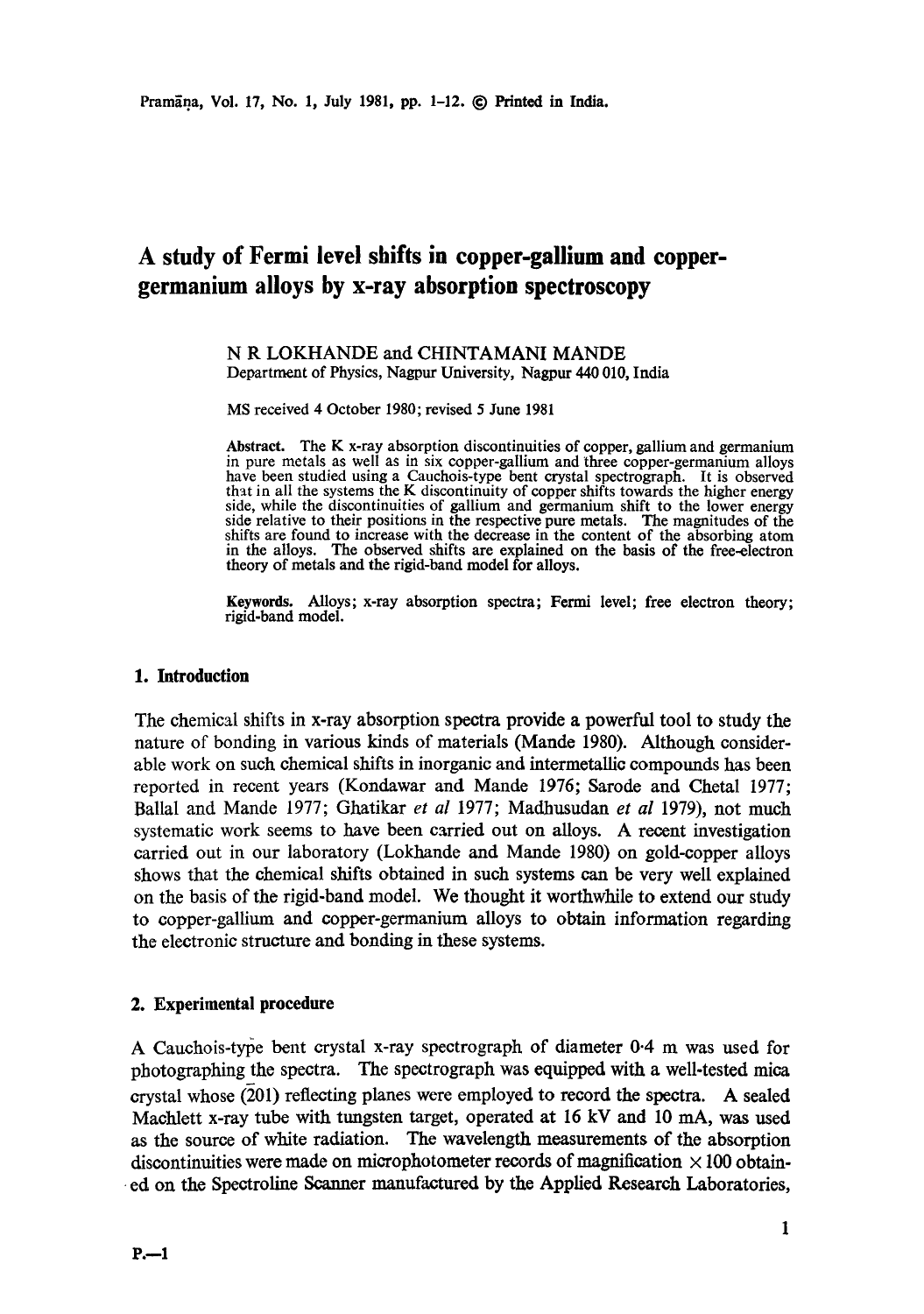California. The measurements were carried out using the L emission lines of tungsten as reference lines. The lines WLa<sub>1</sub> ( $\lambda = 1473.37$  X.U.), WLa<sub>2</sub> ( $\lambda = 1484.34$  X.U.) and WL $\beta_4$  ( $\lambda = 1298.92$  X.U.) were used for the measurement of the K discontinuity of copper. The lines  $WL\beta_3$  ( $\lambda = 1260.30$  X.U.) and  $WL\gamma_1$  ( $\lambda = 1096.31$  X.U.) were used as reference lines for the measurement of the K discontinuity of gallium, while the lines  $WL\beta_3$  ( $\lambda = 1260.30$  X.U.),  $WL\gamma_5$  ( $\lambda = 1130.09$  X.U.) and  $WL\gamma_1$  $(\lambda = 1096.31 \text{ X.U.})$  were used for the measurement of the germanium discontinuity. The linear dispersion on the spectra in the region of the absorption discontinuities in the present work was found to be about  $12.5$  X.U/mm which agrees very well with the theoretical dispersion of the spectrograph. The dispersion on the microphotometer records was about 0.125 X.U./mm or about 1 eV/mm. A large number of measurements were made in order to obtain reliable results. It was statistically found that the error in the measurement of the positions of the discontinuities lies within  $\pm$  0.5 eV. Other details of the experimental technique can be found in the earlier publications of the laboratory (Sapre and Mande 1972; Pendharkar and Mande 1973).

The gallium and germanium metals used in this work were of A. R. grade, and copper metal of high purity was obtained from Koch-Light Laboratories Limited, Colnbrook Bucks, England. The high purity alloys were prepared by Prof. G. J. Nieuwenhuys and Dr. C. E. Snel of Kamerlingh Onnes Laboratorium der Rijksuniversiteit Te Leiden, Nieuwsteeg, Leiden, Nederland.

# **3. Results**

A spectrogram showing the K absorption discontinuities of Cu and Ga in the  $\phi$ Cu-Ga alloy is shown in figure l(a). Figure l(b) shows another spectrogram depicting the Cu and Ge discontinuities in Cu-27 at. % Ge alloy.

The K absorption discontinuity of copper is found to be split into two components  $K_1$  and  $K_2$  in the pure metal as reported by earlier workers (Beeman and Friedman 1939; Mande and Joshi 1968), as well as in the alloys. No such splitting is found in the K absorption discontinuities of gallium and germanium in the pure metals or in the alloys in the present work, in conformity with the work of Sapre and Mande

| Material                                      | At. $%$ of<br>copper | Wavelength<br>λ (X.U.) | Energy $E$<br>(eV) | Experimental<br>shift<br>$\triangle E$ (eV) | Fermi<br>energy<br>$E_r$ (eV) | Theoretical<br>shift<br>$\delta E$ (eV) |
|-----------------------------------------------|----------------------|------------------------|--------------------|---------------------------------------------|-------------------------------|-----------------------------------------|
| Cu metal<br>(Ballal and<br><b>Mande 1976)</b> | 100                  | 1377.67                |                    |                                             |                               |                                         |
| Cu metal<br>(present work)                    | 100                  | $1377 - 61$            | 8981.10            |                                             | $7 - 00$                      |                                         |
| Cu-Ga<br>β                                    | 78∙0                 | 1377.38                | 8982.65            | $+1.6$                                      | 8.41                          | $+1.41$                                 |
| Cu-Ga<br>ß'                                   | 76.3                 | 1377.33                | 8982.97            | $+1.9$                                      | $8 - 84$                      | $+1.84$                                 |
| Cu-Ga<br>$\mathcal{Y}_1$                      | 69                   | $1377 - 28$            | 8983.30            | $+2.2$                                      | 9.17                          | $+2.17$                                 |
| Cu- Ga<br>$\gamma_2$                          | 65.6                 | 1377.25                | 8983.50            | $+2.4$                                      | 9.32                          | $+2.32$                                 |
| Cu-Ga<br>$\gamma_3$                           | 61                   | $1377 - 23$            | 8983.63            | $+2.5$                                      | 9.29                          | $+2.49$                                 |
| Cu-Ga<br>φ                                    | 42                   | $1377 - 16$            | 8984.08            | $+3.0$                                      | 9.76                          | $+2.76$                                 |

**Table** 1. Observed chemical shifts **of the K absorption discontinuity of** copper in copper-gallium alloys along with theoretical **shifts.**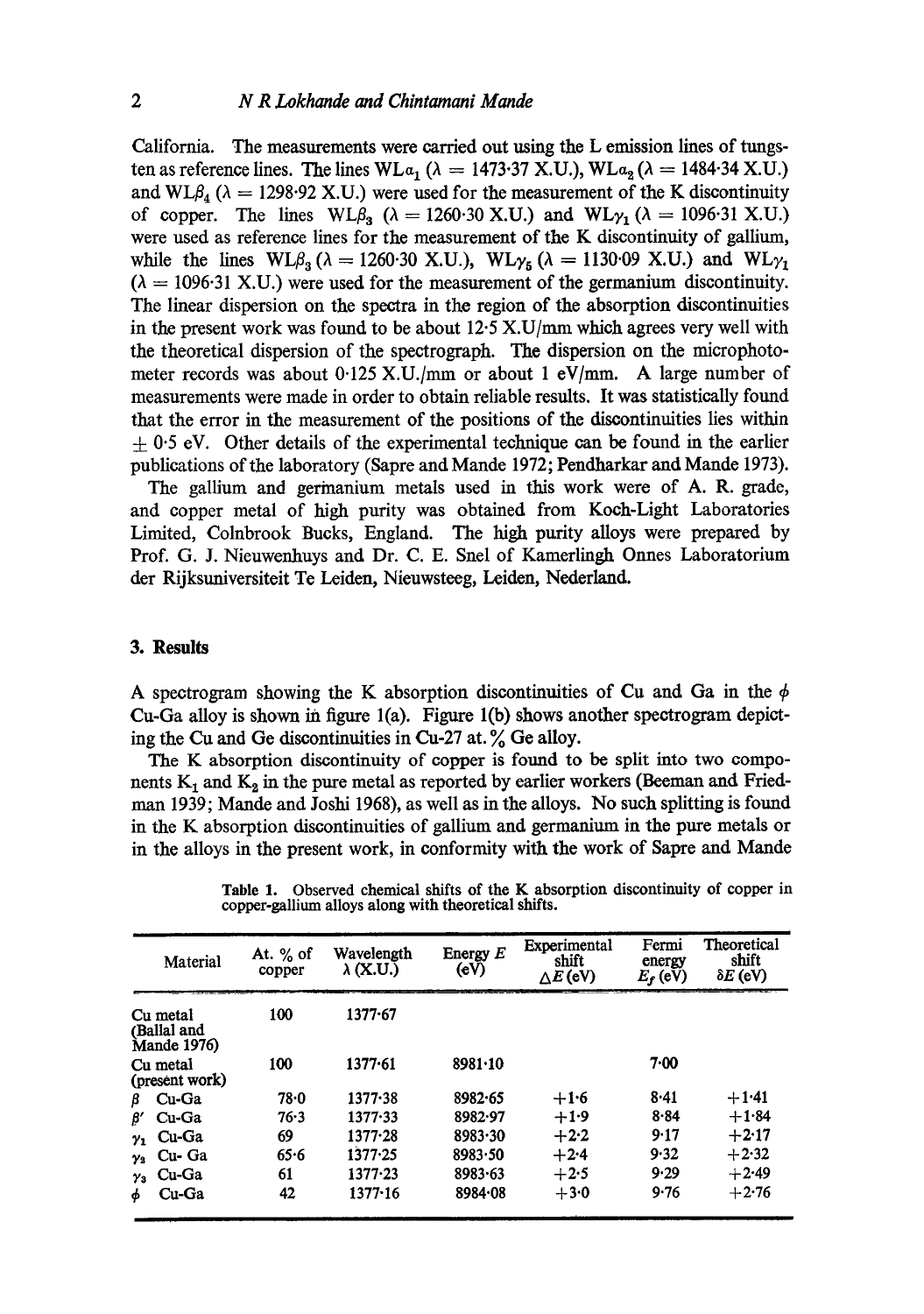

Figure 1. Spectrograms showing (a) the copper and gallium K discontinuities in Cu-Ga alloy, and (b) the copper and germanium K discontinuities in Cu-27 at. Ge alloy.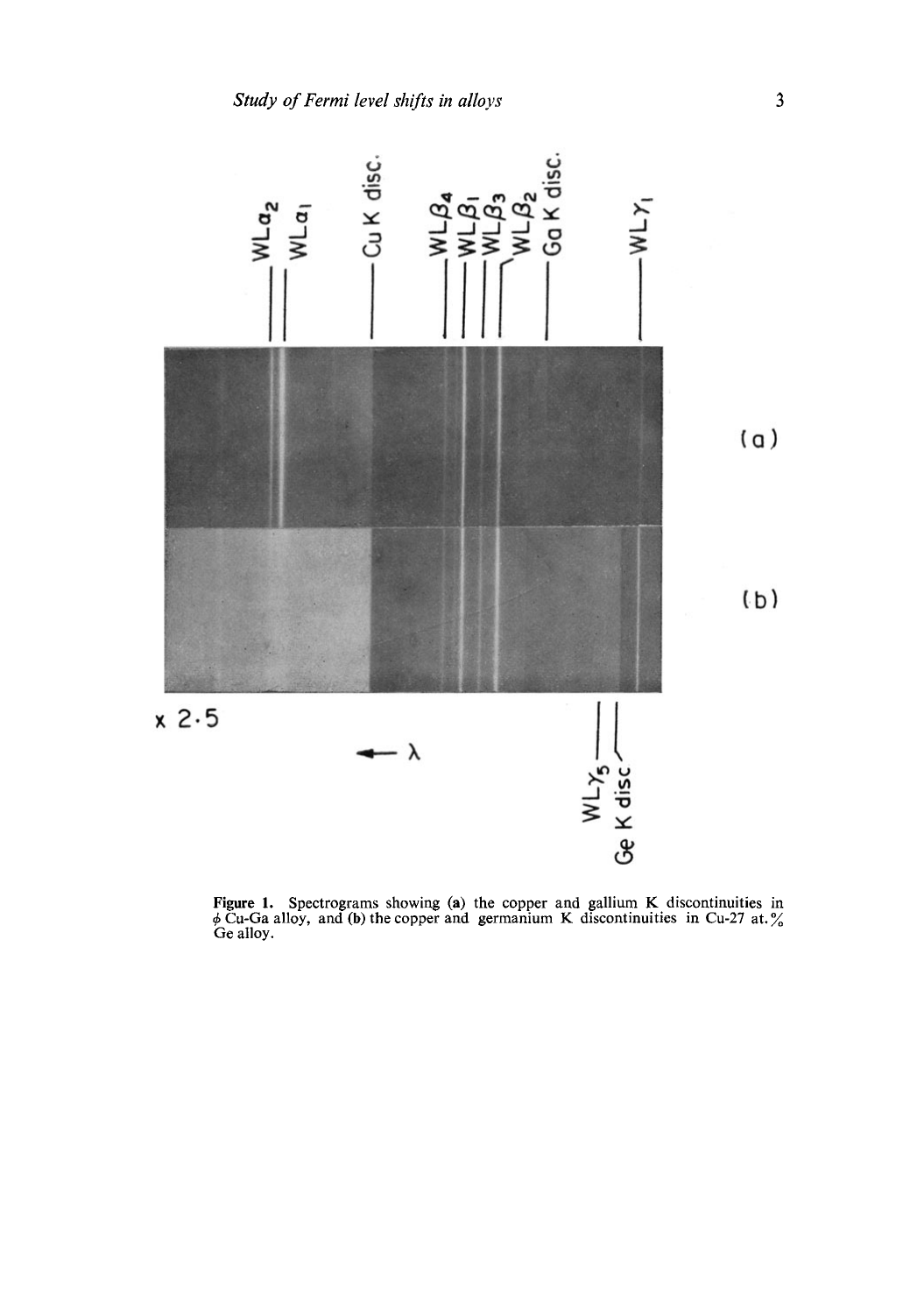(1973) on gallium and germanium compounds. The wavelength measurements were made on the inflexion point of the discontinuities according to usual practice, on the  $K<sub>1</sub>$  component in the copper discontinuity and on the K discontinuities in gallium and germanium. The positions of the K absorption discontinuities of copper, gallium and germanium in the pure metals as well as in Cu-Ga and Cu-Ge alloys are given in tables 1, 2 and 3. In these tables are also given the wavelengths for the copper (Ballal and Mande 1976), gallium and germanium (Cauchois and Sénémaud 1978) discontinuities reported previously for comparison. It is seen from tables 1, 2 and 3 that the K discontinuity of copper shifts towards the higher energy side and the discontinuities of gallium and germanium shift to the lower energy side in the Cu-Ga and Cu-Ge alloys with respect to the discontinuities of the pure metals. The magnitudes of the shifts are seen to increase with the decrease in the content of the absorb-

**Table** 2. Observed chemical shifts of the K absorption discontinuity of gallium in copper-gallium alloys along with theoretical shifts.

| Material                                    | At. $\%$ of<br>gallium | Wavelength<br>$\lambda$ (X, U). | Energy $E$<br>(eV) | Experimental<br>shift<br>$\triangle E$ (eV) | Fermi<br>energy<br>$E_f$ (eV) | Theoretical<br>shift<br>$\delta E$ (eV) |
|---------------------------------------------|------------------------|---------------------------------|--------------------|---------------------------------------------|-------------------------------|-----------------------------------------|
| Ga metal<br>(Cauchois and<br>Sénémaud 1978) | 100                    | 1193.65                         |                    |                                             |                               |                                         |
| Ga metal<br>(present work)                  | 100                    | 1193.66                         | 10365.20           |                                             | $10-47$                       |                                         |
| Cu-Ga<br>Ь                                  | 58                     | 1193.74                         | 10364.50           | $-0.70$                                     | 9.76                          | $-0.71$                                 |
| $\gamma_3$ Cu-Ga                            | 39                     | 1193.77                         | 10364.24           | $-1.00$                                     | 9.49                          | $-0.98$                                 |
| $y_2$ Cu-Ga                                 | $34 - 4$               | 1193.80                         | 10363.98           | $-1.2$                                      | 9.32                          | $-1.15$                                 |
| $y_1$ Cu-Ga                                 | 31                     | 1193.82                         | 10363.80           | $-1.4$                                      | 9.17                          | $-1.30$                                 |
| β'<br>Cu-Ga                                 | 23.7                   | 1193.86                         | 10363.46           | $-1.8$                                      | 8.84                          | $-1.63$                                 |
| β<br>$Cu-Ga$                                | 22                     | 1193.91                         | 10363.02           | $-2.2$                                      | 8.41                          | $-2.06$                                 |

**Table** 3. Observed chemical shifts of the K absorption discontinuities of copper and germanium in copper-germanium alloys along with theoretical shifts.

| Material                                      | At. %    | Wavelength<br>$\lambda$ (X. U.) | Energy $E$<br>(eV) | Experimental<br>shift<br>$\triangle E$ (eV) | Fermi<br>energy<br>$E_{\rm f}$ (eV) | Theoretical/<br>shift<br>$\delta E$ (eV) |
|-----------------------------------------------|----------|---------------------------------|--------------------|---------------------------------------------|-------------------------------------|------------------------------------------|
| Copper                                        |          |                                 |                    |                                             |                                     |                                          |
| Cu metal                                      | 100      | $1377 - 61$                     | $8981 \cdot 10$    |                                             | 7.00                                |                                          |
| Cu-Ge                                         | 82       | 1377.33                         | 8982-97            | $+1.9$                                      | 9.04                                | $+2.04$                                  |
| Cu-Ge                                         | 75.6     | 1377.21                         | 8983.76            | $+2.7$                                      | 9.22                                | $+2.22$                                  |
| $Cu-Ge$                                       | 73       | $1377-13$                       | 8984.28            | $+3.2$                                      |                                     |                                          |
| Germanium                                     |          |                                 |                    |                                             |                                     |                                          |
| Ge metal<br>[Cauchois and<br>Sénémaud (1978)] | 100      | 1114.26                         |                    |                                             |                                     |                                          |
| Ge metal<br>(present work)                    | 100      | 1114.30                         | 11103.79           |                                             | 11.52                               |                                          |
| Cu-Ge                                         | 27       | $1114 - 33$                     | 11103.10           | $-0.7$                                      |                                     |                                          |
| Cu-Ge                                         | $24 - 4$ | $1114 - 45$                     | 11101.90           | $-1.9$                                      | 9.22                                | $-2.30$                                  |
| Cu-Ge                                         | 18       | 1114-48                         | 11101.60           | $-2.2$                                      | 9.04                                | $-2.48$                                  |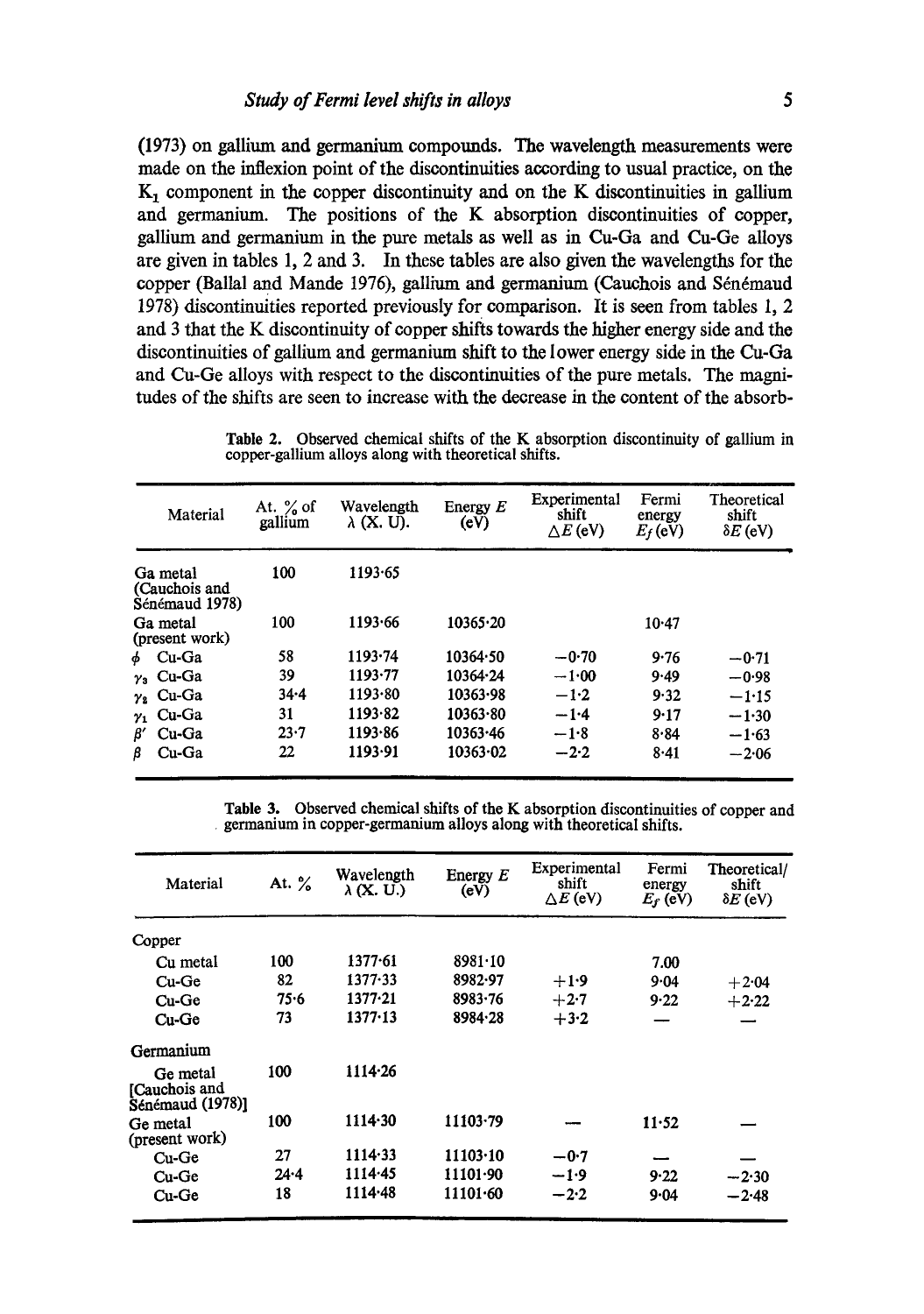**ing atoms. In figure 2 are shown curves which depict the variation of the observed shifts of the K discontinuities of copper and gallium with atomic concentration in Cu-Ga alloys. Similar curves for the Cu-Ge systems are shown in figure 3.** 



Figure 2. Variation of the observed and calculated shifts of the K discontinuities of copper and gallium with their concentrations in copper-gallium alloys.



Figure 3. Variation of the observed and calculated shifts of the K discontinuities of copper and germanium with their concentrations in copper-germanium alloys.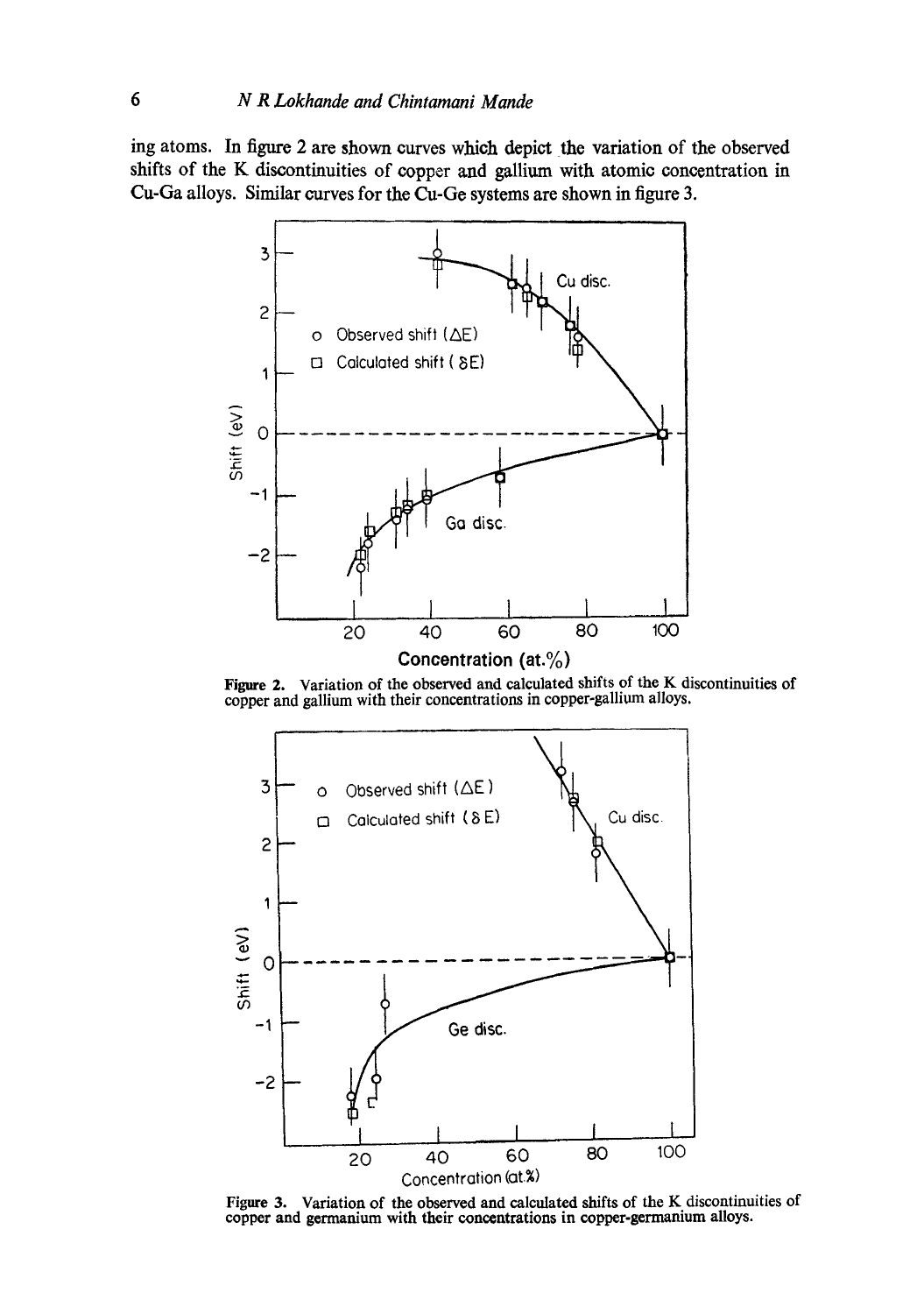#### **4. Discussion**

It is well-known that the chemical shifts of the x-ray absorption discontinuities in compounds are governed by the nature of the chemical bonding and particularly with effective charges on the absorbing ions (Mande 1980). It has been established (Sapre and Mande 1972, 1973; Kondawar and Mande 1976; Ghatikar *et al* 1977; Madhusudan *et al* 1979; Sarode *et al* 1979) that there exists a direct correlation between the observed chemical shifts and the effective ionic charges in the case of compounds. In particular it has been shown that whenever the absorbing atom is a cation the chemical shift is towards the higher energy side and whenever the absorbing atom is an anion the shift is towards the lower energy side. Assuming our systems to be intermetallic compounds, we have tried to estimate the atomic charges on the absorbing atoms using Pauling's formula (Pauling 1960; Siegbahn 1970) which is based on electronegativity considerations. According to the electronegativity criterion in a binary compound the more electronegative element should behave as anion and the less electronegative element as cation. The electronegativity values given by Pauling (1960) are 1-9, 1-6 and 1-8 for copper, gallium and germanium respectively. Likewise, according to the electronegativity scale given by Mande *et al* (1977) the electronegativity values are  $2.03$ ,  $1.77$  and  $2.01$  for copper, gallium and germanium respectively. It is obvious from the electronegativity values on both these scales that in case the Cu-Ga and Cu-Ge systems are intermetallio compounds then copper atoms would behave as anions in them. However, our present results indicate that the chemical shifts for copper in these systems are positive, showing that there does not exist any correlation between the atomic charges and the chemical shifts for the systems studied in this work. Similarly, the negative shifts observed in the gallium and germanium discontinuities rule out the possibility of the formation of the iono-covalent bonds in these systems. It is therefore quite likely that the present systems may be considered as alloys, the bonding in which is of the metallic type just as in pure metals, and not of the iono-covalent type as in compounds. Hence we have attempted to interpret the observed chemical shifts in these systems assuming their electronic structure as in alloys on the lines of a similar study reported by us on gold-copper alloys (Lokhande and Mande 1980).

It is well-known (Richtmyer *et al* 1934; Cauchois 1948) that in the x-ray absorption process in metals the electrons from the core level are excited to empty levels in the conduction band lying just beyond the Fermi level. It has been shown (Richtmyer *et al* 1934) that because of the occurrence of a series of spectral lines which cannot be resolved one usually gets the x-ray absorption spectrum in the form of a discontinuity which resembles more or less an are tangent curve. It is generally accepted (Sandström 1957) that the inflection point on the curve represents the Fermi limit in the case of pure metals. In more complex systems like compounds and alloys both the inner and final levels responsible for x-ray absorption may be affected, giving rise to the observed chemical shifts. However, the final levels, which participate directly in bonding, contribute to a much greater extent to the chemical shifts while the inner level being, in general, not affected appreciably does not play an effective role in producing the chemical shift. Only in the case of transition metal compounds the unfilled 3d orbitals interact with the inner level and may affect the inner level to an appreciable extent. Assuming that the effect of environment on the absorbing atoms in our systems will be negligible on the core levels one can correlate the observed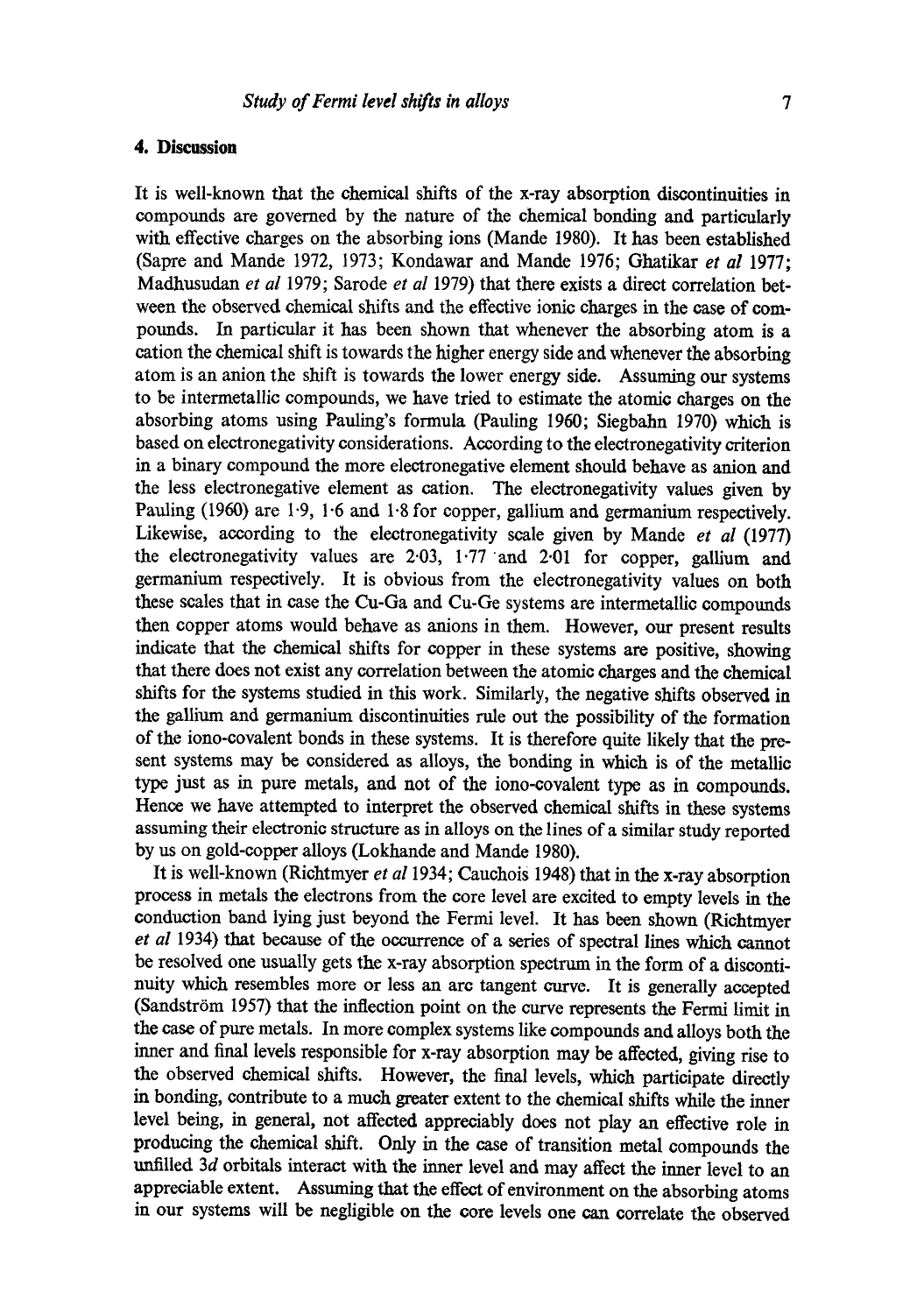chemical shifts studied in this work with the changes in the position of the Fermi level.

According to the free electron theory the general expression for the energy of the Fermi level in a metal **is** 

$$
E_f = \frac{h^2}{2m} \left(\frac{3}{4\pi} \frac{N}{g v}\right)^{2/3},\tag{1}
$$

where  $h$  is the Planck's constant,  $m$  is the free-electron mass,  $g$  is the degeneracy factor,  $N$  is the number of free electrons per unit cell and  $v$  is the volume of the unit cell. Equation (1) gives a quantitative expression for the width of the conduction band in a metal in terms of the number of valence electrons. The widths of the soft x-ray emission bands of many metals obtained experimentally are found to be in good agreement with the widths calculated by using equation (1) (Cauchois 1948; Tomboulian 1957).

Attempts have been made to describe the electronic structure of alloys on the basis of several theories (Mott and Jones 1938; Wert and Thomson 1970; Cracknell and Wong 1973). The more rigorous and sophisticated theory proposed by Friedel (1954) is valid for dilute alloys only. It has been mentioned by Biondi and Rayne (1959) that although Friedel's theory quantitatively explains the optical experimental results on dilute alloys, it does not correctly describe the screening in alloys of finite solute concentrations. Soven (1966) made approximate calculations of electronic structure of disordered alloys with special reference to alpha brass. He does not obtain complete agreement with experiments which may be because of his choice of ' far too crude' potentials.

It appears that all the rules framed by Hume-Rothery for the formation of alloys can be explained (Weft and Thomson 1970) reasonably well on the basis of the socalled 'rigid-band model'. Hummel and Andrews (1973) have shown that this model can be used to predict the behaviour of the shift of the main optical edge in the ease of dilute Cu-Ga and Cu-Ge alloys. We shall make an attempt to explain our observed shifts on the basis of the rigid-band model, according to which in an alloy the electrons from the host metal and the impurity metal together form the conduction band. The band in the alloy remains practically the same as that of the host pure metal but the whole band may be shifted en block in the energy scale (Wert and Thomson 1970). In the present systems we assume that the copper atoms contribute their one  $4s$  electrons only to the conduction band, leaving the  $3d$  band unaffected--an assumption which is most likely to be true (Hummel and Andrews 1973). We also assume that in these systems the gallium and germanium atoms give three  $4p$  and four  $4p$ electrons respectively to the conduction band. Under this assumption the application of the rigid-band model may be justified in the present systems. We can now apply equation (1) of the free-electron theory to obtain the Fermi level shifts in our systems. One has simply to replace N in equation (1) by N' and v by v', where  $N'$ now denotes the number of free electrons per unit cell and v' the volume of the unit cell in the alloy. Thus (1) is modified for alloys as

$$
E_f = \frac{h^2}{2m} \left(\frac{3}{4\pi} \frac{N'}{gv'}\right)^{2/3}.
$$
 (2)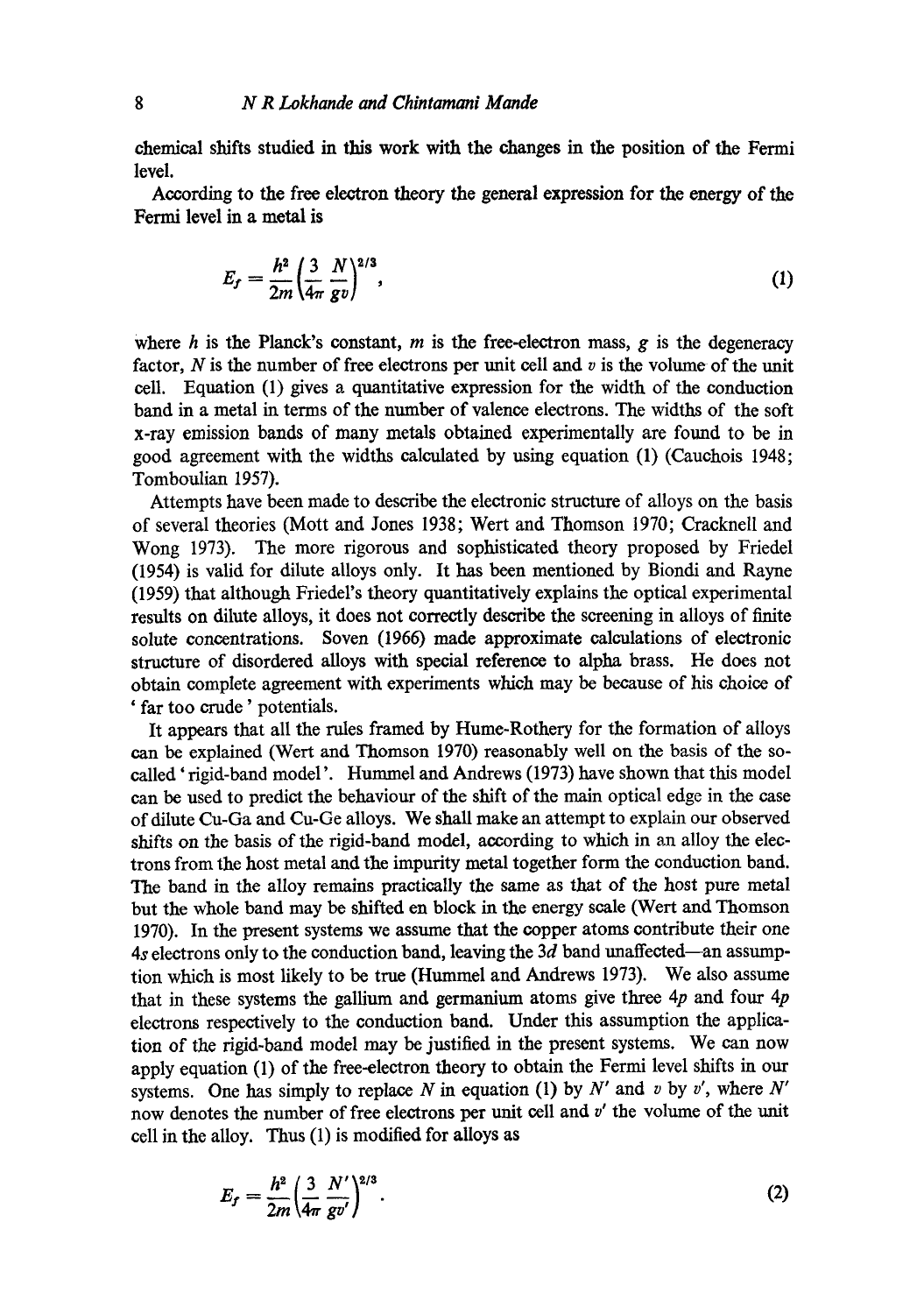Since for the free electrons the degeneracy factor  $g$  in  $(2)$  can be taken as two and putting  $n = N'/v'$ , we have

$$
E_f = \frac{\hbar^2}{2m} (3\pi^2 n)^{2/3}.
$$
 (3)

Knowing the values of  $E_f$  in a pure metal and in an alloy one can calculate to a first approximation the 'theoretical shift'  $\delta E$  by writing

$$
\delta E = (E_f)_{\text{allow}} - (E_f)_{\text{metal}}.\tag{4}
$$

**In tables 4 and 5 we have given the relevant data (Pearson 1964) for calculating the**  theoretical shifts  $\delta E$  in the systems studied by us. The calculated values of  $\delta E$  may differ slightly from the values of  $\Delta E$ , the experimental shifts, depending upon the magnitude by which the band shifts as a whole in the alloys either to the lower energy or the higher energy side with respect to that of the pure metal. We have shown in

| Material         | <b>Structure</b>         | Lattice<br>parameters<br>(A)                 | Volume<br>$(V)$ $A^3$ | Atoms per<br>unit cell<br>(Pearson)<br>1964) | No. of<br>electrons<br>per unit<br>volume<br>$(n) \times 10^{22}$ | $E_f$ (eV) |
|------------------|--------------------------|----------------------------------------------|-----------------------|----------------------------------------------|-------------------------------------------------------------------|------------|
| Ga metal         | Orthorhombic             | $a = 4.5107$<br>$b = 7.6448$<br>$c = 4.5167$ | $155 - 75$            | 8                                            | 15.40                                                             | 10.47      |
| ∲ Cu-Ga          | Tetragonal               | $a = b = 2.830$<br>$c = 5.835$               | 46.73                 | 3                                            | 13.86                                                             | 9.76       |
| y, Cu-Ga         | b.c.c.                   | $a = 8.6922$                                 | $656 - 73$            | 49.11                                        | $13 - 31$                                                         | 9.49       |
| $\gamma_2$ Cu-Ga | $b$ , c.c.               | $a = 8.7315$                                 | 665.68                | 51.06                                        | 12.94                                                             | 9.32       |
| $\gamma$ , Cu-Ga | Cubic<br>$(CuaAla$ type) | $a = 8.7296$                                 | 665.25                | 51.85                                        | 12.63                                                             | 9.17       |
| $\beta'$ Cu-Ga   | b.c.c.                   | $a = 2.9611$                                 | 25.96                 | 2                                            | $11 - 97$                                                         | $8 - 84$   |
| $\beta$ Cu-Ga    | hexagonal                | $a = 2.593$<br>$c = 4.228$                   | 24.618                | $\overline{2}$                               | $11 - 09$                                                         | 8.41       |

Table 4. Data for the calculation of  $E_f$  in copper-gallium alloys.

Table 5. Data for the calculation of  $E_f$  in copper-germanium alloys.

| Material                    | <b>Structure</b>                       | Lattice<br>parameters<br>(A) | Volume<br>$V(A^s)$ | Atoms per<br>unit cell<br>(Pearson<br>1964) | No. of<br>electrons<br>per unit<br>volume<br>$(n) \times 10^{22}$ | $E_f$ (eV) |
|-----------------------------|----------------------------------------|------------------------------|--------------------|---------------------------------------------|-------------------------------------------------------------------|------------|
| Ge metal                    | f.c.c.                                 | $a = 5.6461$                 | 179.988            | 8                                           | $17 - 778$                                                        | $11 - 52$  |
| Ge                          | Cu-18 at. $\frac{9}{6}$ c.p. hexagonal | $a = 2.609$<br>$c = 4.229$   | 24.9289            | $\mathbf{2}$                                | 12.355                                                            | 9.04       |
| Cu-24.4 at.<br>$\%$ Ge      | c.p. hexagonal                         | $a = 2.626$<br>$c = 4.559$   | 27.226             | $\mathbf{2}$                                | 12.723                                                            | 9.22       |
| Cu-27 at. $\%$ b.c.c.<br>Ge |                                        | a not known                  |                    | 2                                           |                                                                   |            |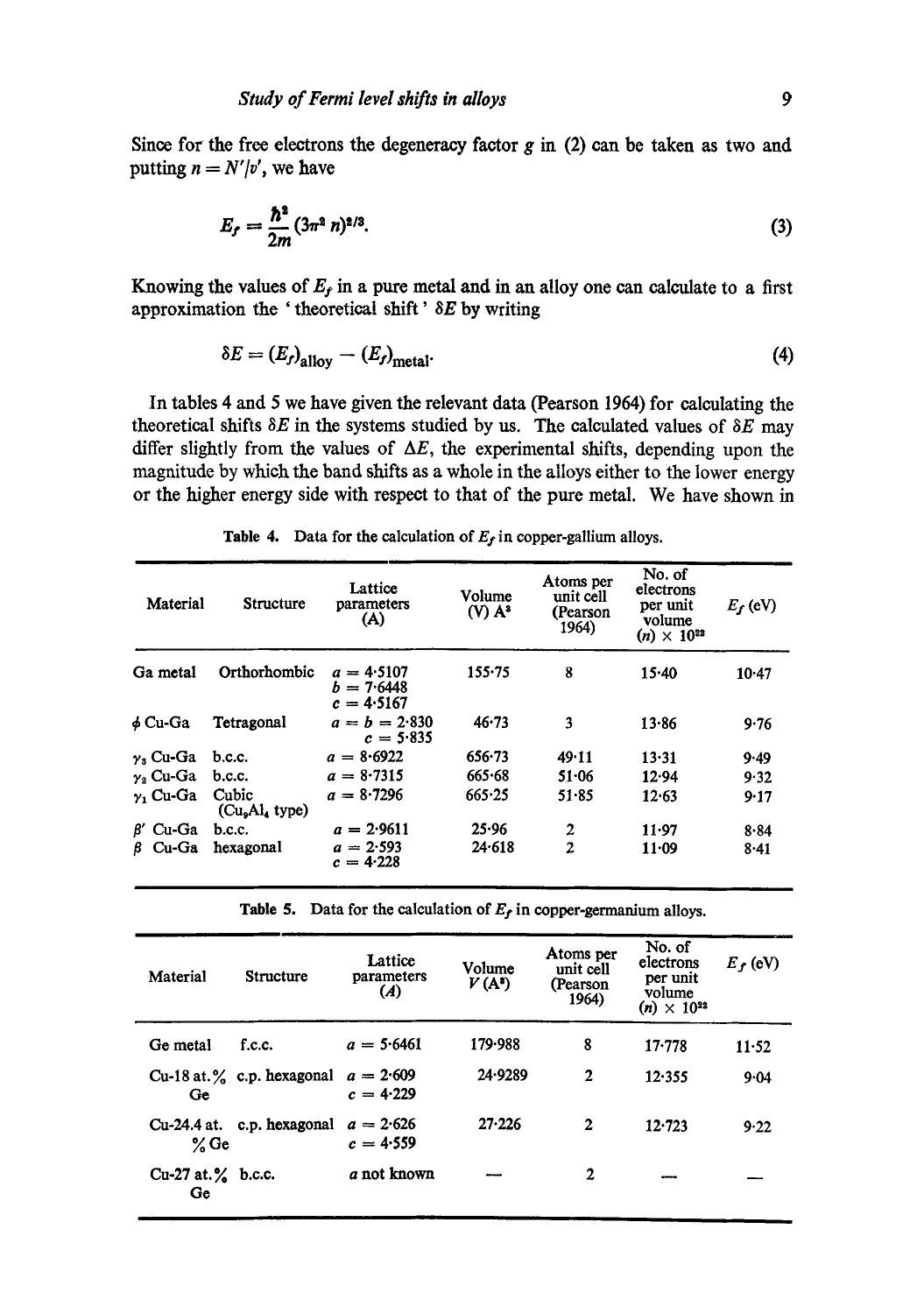

**Figure** 4. Energy level diagram indicating the transitions responsible for the absorp tion process in the pure metal and in an alloy.

figure 4, a tentative energy level diagram indicating the transitions responsible for the absorption process in the pure metal and in an alloy. It will be seen that the experimental shift

$$
\Delta E = E_k^A - E_k^M,
$$
  
=  $RT - PQ$ ,  
=  $\epsilon + ST - PQ$ .  
Therefore  $\Delta E = \epsilon + \delta E$ , (5)

where  $\epsilon$  indicates the en block shift of the band. If and when  $\epsilon$  is relatively small  $\Delta E$  will be approximately equal to  $\delta E$ .

The calculated shifts obtained using (3) and (4) are included in tables 1 to 3. It is seen that the values of the experimental shift  $\Delta E$  agree fairly well within experimental errors both in sign and magnitude with the values of the theoretical shift  $\delta E$ , indicating that  $\epsilon$ , the en block shift, is negligible. In figures 2 and 3 are also indicated the points for  $\delta E$  for comparison along with the points for experimental shift  $\Delta E$ . Our work therefore shows that in alloys the chemical shifts are governed by the electronic structure and that they can be explained reasonably well with the help of the rigidband model.

We shall now compare the results on the chemical shifts obtained by us in the copper-gallium and copper-germanium alloys. Since the valency of germanium is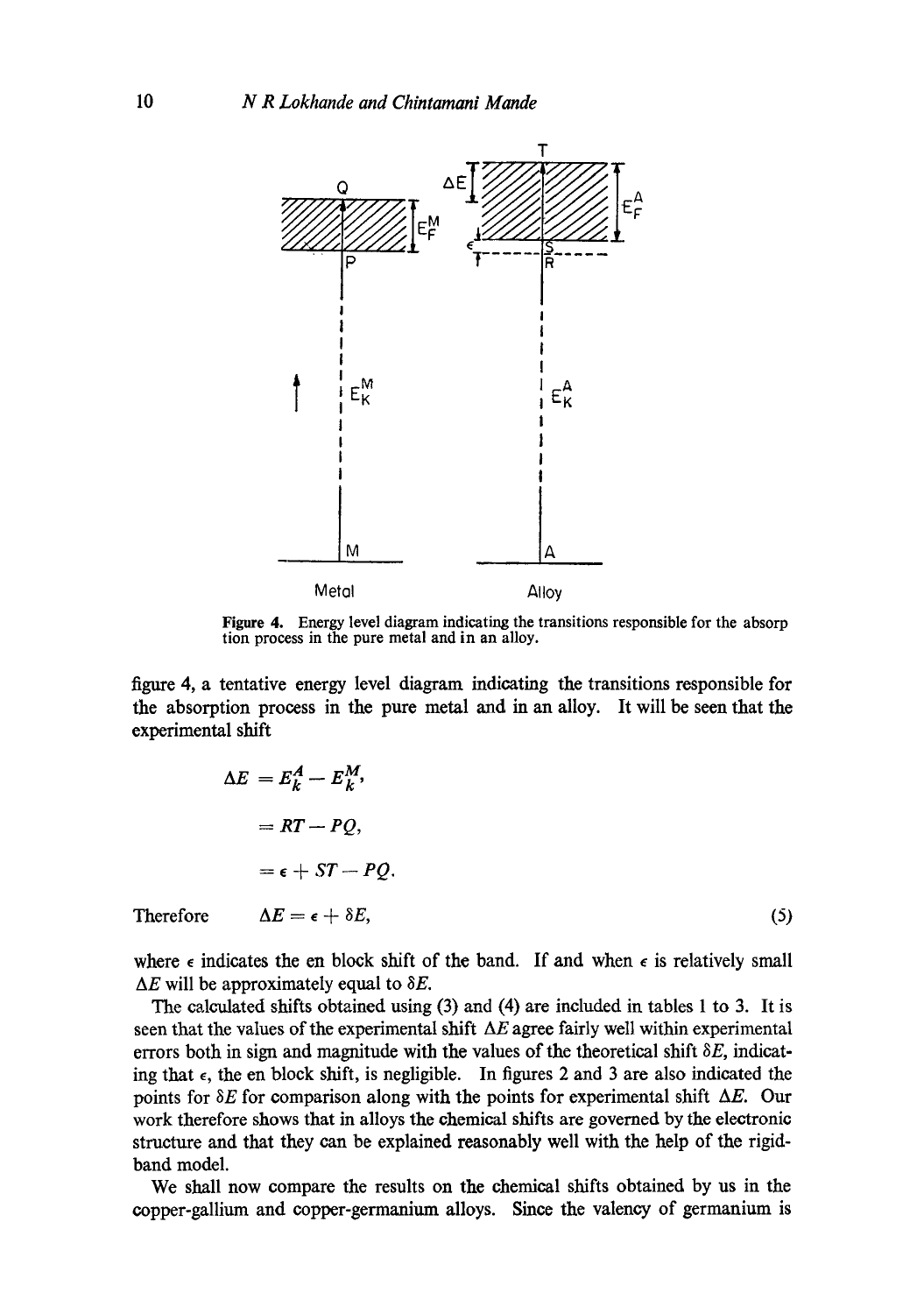four and that of gallium is three, one can expect that according to the rigid-band model the conduction band will be more rapidly filled when germanium is added to copper rather than when gallium is added to it. We can thus expect that the slope of the  $\Delta E$  *vs* concentration plot for the K discontinuity of copper in the Cu-Ge alloys will be larger as compared to that in the case of the Cu-Ga alloys. The  $\Delta E$  *vs* concentration curves for the copper discontinuity in figures 2 and 3 do show that the slope of the curve for the Cu-Ge systems is larger than that for the Cu-Ga alloys as per our expectation.

Optical absorption spectra of copper-gallium and copper-germanium alloys in very low concentration regions of gallium and germanium reported by Beaglehole and Wihl (1973) and modulated reflectivity measurements made by Hummel and Andrews (1973) have revealed that the leading edge of the copper d band to Fermi level transitions shifts to higher energies with increasing impurity concentration. Rayne (1961) has measured at  $4.2^\circ$  K the optical absorptivity of Cu-Ge alloys with germanium concentrations varying upto 7.0 at. %. Later Pells and Montgomery (1970) measured the optical absorption as a function of photon energy from  $1.7$ to 5.9 eV for Cu-Ge alloys of two different compositions. In both these measurements the main absorption edge at about 2-2 eV of pure copper moves to a higher energy on alloying with germanium. An explanation for the higher energy shift of the edge in the e-phase Cu-Ge alloys was given by Das and Joshi (1973) on the basis of the direct-transition hypothesis. Our results on Cu-Ga and Cu-Ge alloys with higher concentration of gallium and germanium show that the K absorption discontinuity of copper shifts towards the higher energy side as the impurity concentration increases. Our observations are similar to those obtained by the optical methods. Unfortunately, no optical data for Cu-Ga and Cu-Ge alloys of higher concentrations are available for direct comparison with the results obtained in our work.

#### **5. Conclusions**

It may be mentioned that the rigid-band model which we have used to explain the chemical shifts of our alloy systems is not applicable to transition metal alloys. In such systems the filling up of the  $d$  band is more important as has been shown by earlier x-ray spectroscopic studies (Farineau 1938; Mande 1960; Azároff 1966).

The chemical shifts of the x-ray absorption discontinuities obtained in compounds can very well be correlated with the effective charges on the absorbing ions and the shifts are thus characteristic of the iono-covalent bond. On the other hand, the chemical shifts in alloys of simple metals, as the present work shows, can very well be explained on the basis of Fermi level shifts and thus are characteristic of metallic bonding. X-ray absorption spectroscopy may therefore be fruitfully employed to study bond characterization in solids and thereby may help in distinguishing between intermetallic compounds and alloys of simple metals.

## **Acknowledgements**

One of us (NRL) is indebted to the University Grants Commission, New Delhi for financial support during the course of this work. We are very thankful to